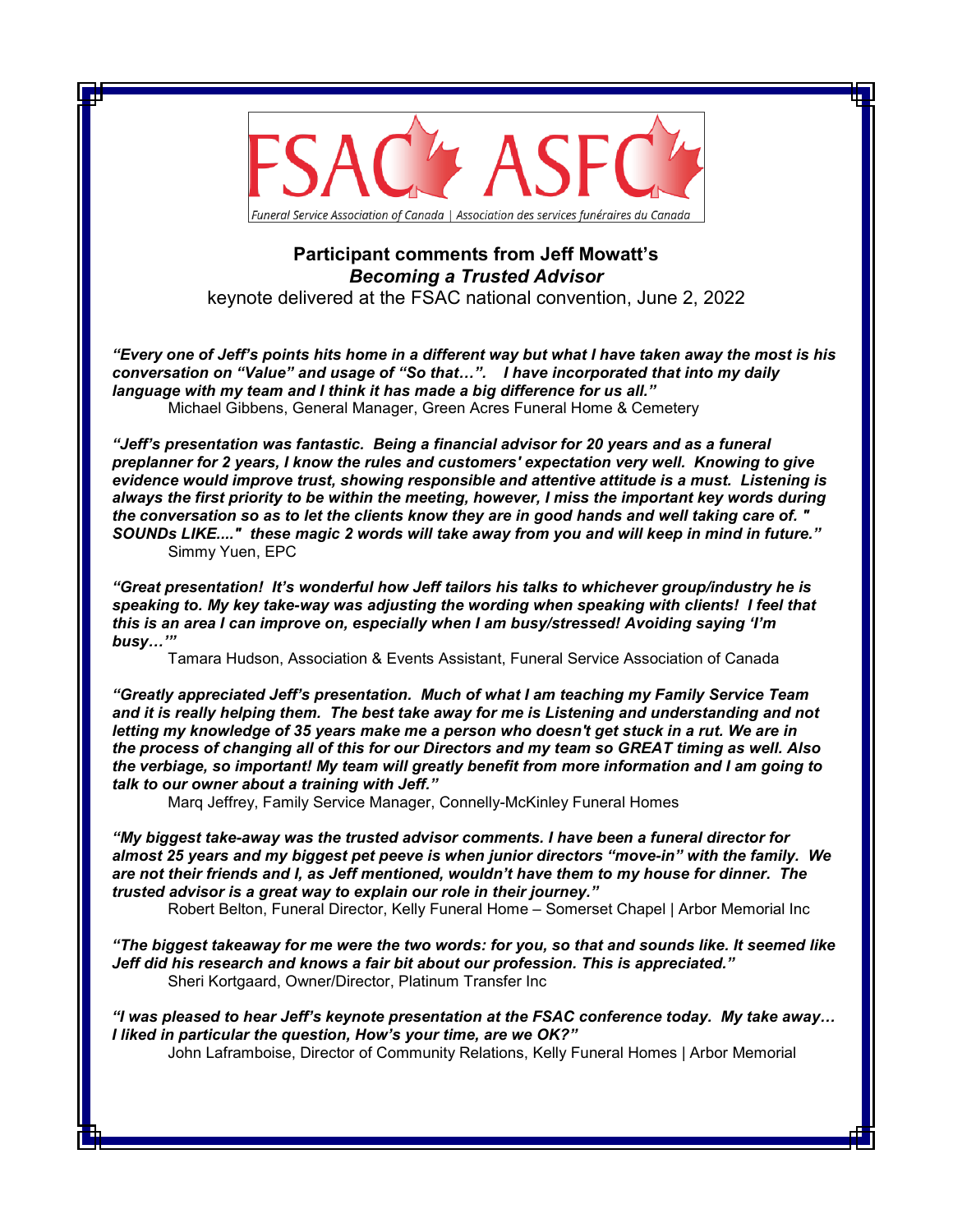*"The concept I found most helpful was to share my grand intentions with the family. We want to take care of your father who passed away, but.. we also want to take care of YOU and help YOU through this process. Jeff is inspiring.*

Sharon Thiessen

*"I've been a funeral director for 44 years and thoroughly enjoyed Jeff's presentation. One great takeaway from it was "Would it be helpful if"."*

Eric Sibley, Pre-Planning Funeral Director, Arbor Memorial Services

*"I very much enjoyed Jeff's presentation during the FSAC conference. There were many key takeaways that stood out and after 33 years in the profession it is always good to be reminded… Ensure that you treat each family as if they have never experienced a death, don't make assumptions that they have and understand what you're talking about."*

Joni Cooke, Assistant Manager, Funeral Director, Arthur Funeral Home-Barton & Kiteley Chapel

*"Great seminar today. My main takeaway is "Trust = Customer loyalty - Make and keep your commitments." Thanks to Jeff for his insight ands presentation."* Tony Slavin, Bell & Burnaby Funeral Chapel

*"Great presentation. Biggest take away; Choosing your words effectively will enhance the outcome, and Personal Reputation ~ Become a model of Diplomacy."* Vince Farano, Funeral Home Manager, Brampton Funeral Home & Cemetery | Arbor Memorial

*"An expression that Jeff shared and we train our staff to use everyday is "Courtesy Update". One of the most meaningful contexts we utilize these words in would be following an initial call from a family or medical facility to advise us of a death during which our assistance has been requested. Once we have attended at the place of death, our Funeral Directors will call the family and communicate "I am calling as a courtesy to share with you that your family member is now in our care". This small gesture lowers a family's stress level and assists them on the first steps of a path towards healing. Words matter and the feelings they leave with a grieving family can last a life time."* 

Jeff Weafer, Funeral Home Manager, Regina Funeral Home-Arbor Memorial Inc

*"Wonderful presentation. I am a big believer in FAB statements therefore Jeff's message on using "so that" resonates with me. I also took away the lesson on staying away from term of "feelings" such as 'want to' or "like to". It's important to me to be continuously learning and growing both professionally and personally, Jeff's presentation blends those two things very well.*  Marc Kanapaux, Training Specialist

*"Jeff's presentation was wonderful. My key take away was about value-that people are not always looking for the cheapest price. I am very conscious about choosing my wording when speaking with families, so what you said just reinforced what I have been doing."*

Charmaine Menard

*"Jeff's presentation was great. Informative and eye opening. Two take aways for me was regarding choosing our words wisely and going out of our way to treat each family uniquely. We can't turn ourselves on autopilot. People who are grieving will see through us immediately if we are "fake". We need to be sincere and actually listen to the individual and/or family we are serving."*

Kirk Neville, Funeral Director, Curry's Funeral Home

*"I am a student funeral director that is living and working in my small, hometown in Saskatchewan. My take away was that I do not need to be friends with everyone. This seems so obvious, but it was good to hear it and be reassured that the people that I serve are not looking for a friend, but someone to assist them and walk with them through a difficult time."* Kim Sandager, Student Funeral Director, Preeceville Funeral Home